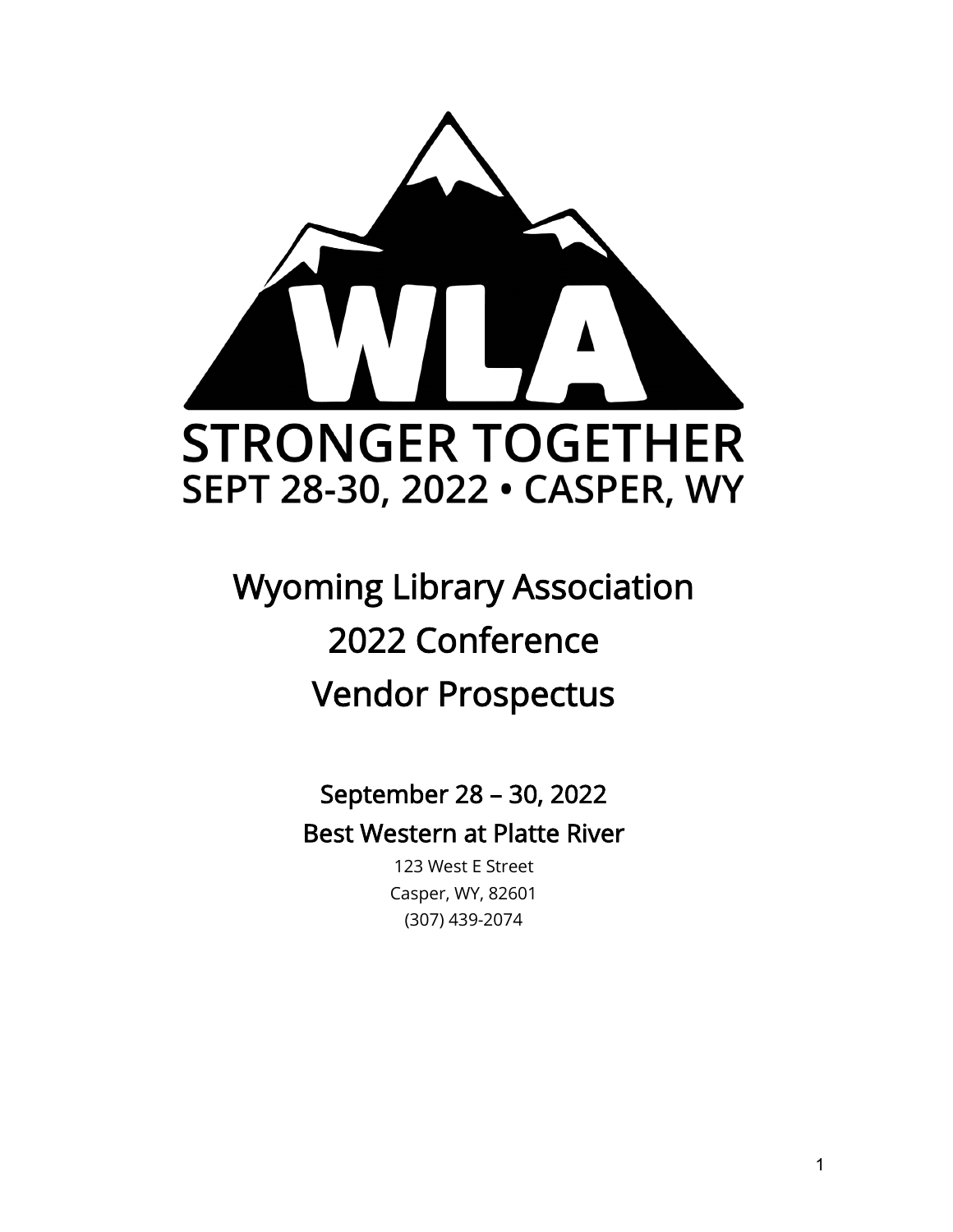

### Stronger Together

The Wyoming Library Association resumes our annual conference in person on September 28-30, 2022 at the Clarion Inn at Platte River in Casper. After two years of meeting virtually for the annual conference, we are looking forward to learning and growing face-to-face. Wyoming libraries have dealt with unique circumstances recently from pandemic response to the fight for intellectual freedom. This conference will focus on encouraging attendees in the important work done by libraries and librarians in trying times and provide tools and resources to equip staff to represent the needs of their entire communities. Reminding us that we are truly Stronger Together.

### Why WLA?

Join us this fall in Central Wyoming, where librarians and library staff from all over the state will come together for the first time in 3 years. Wyoming is a naturally sociallydistanced state, with consistently low COVID positivity rates as compared to other states. Our libraries have been open to the public for the majority of the pandemic, and our communities—especially Casper, WY—are functioning "normally" and safely. Library patrons look to us for the same great services and collections as always, and conference attendees will be eager to bring back new ideas and inspiration for their libraries.

When choosing which conferences to support and attend this year, the 2022 Wyoming Library Association Annual Conference is a safe and smart choice.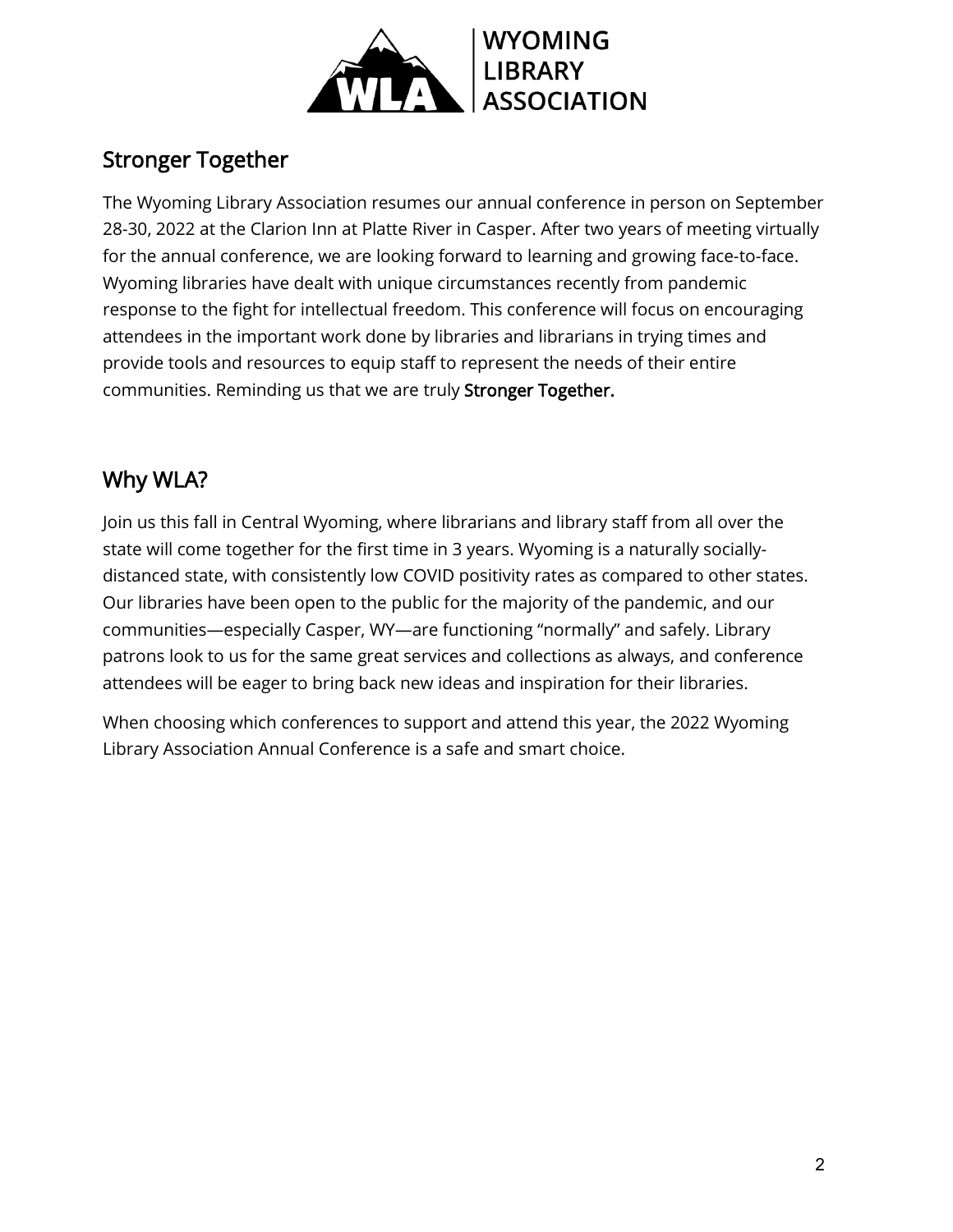

#### Exhibit Spaces

- Exhibit spaces include:
	- o A skirted table (your choice of table 8'x3' or 6'x3')
	- o WiFi
	- o Electrical access
- Booth materials may be mailed to the conference hotel 1 week prior to the conference. Please clearly indicate that packages are for the WLA Conference and include your name.

#### Reserve your space early to guarantee the best rates and options

- Be prepared to share a few sentences about your company for WLA promotional purposes.
- A limited number of sponsors will also receive access to the WLA listserv for one targeted marketing/promotional in either 2022 or 2023.

#### Exhibit Space Fees

|                                                   | <b>Early Bird Rate</b><br>April 1 - July 31, 2022 | <b>General Rate</b><br>August 1 - 31, 2022 |
|---------------------------------------------------|---------------------------------------------------|--------------------------------------------|
|                                                   |                                                   |                                            |
| $6'$ x 3' skirted table                           | \$325                                             | \$375                                      |
| 8' x 3' skirted table<br>(standard exhibit space) | \$350                                             | \$400                                      |

Each extra table \$200 (maximum of 2 extra tables)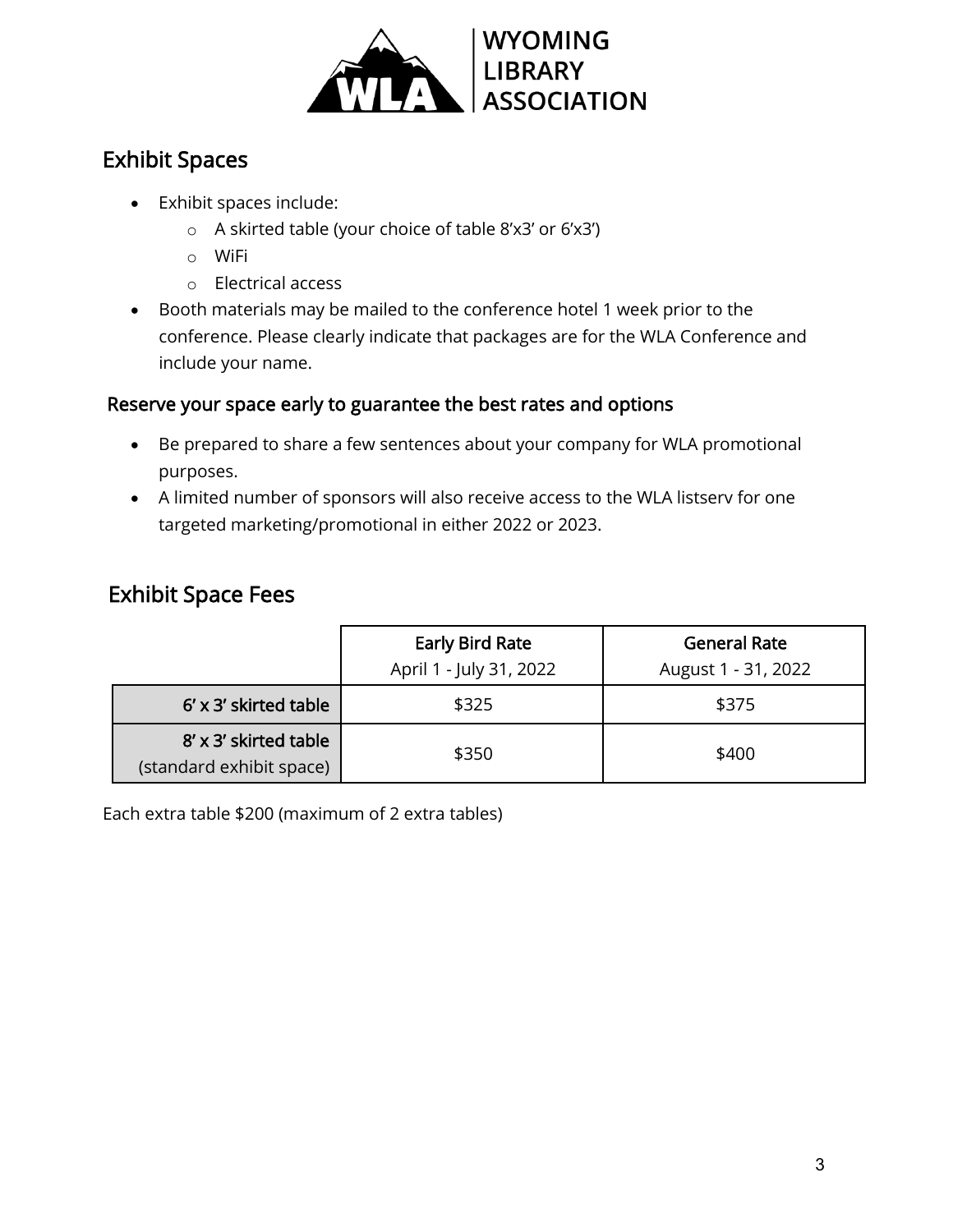

### Preliminary Exhibit Activities & Schedule

| Wednesday<br>September 28 | All day - Pre-conferences, no vendors or exhibit hall                      |
|---------------------------|----------------------------------------------------------------------------|
|                           | <b>Thursday</b>   $7$ AM – Exhibit set up                                  |
| September 29              | 8:30 – 10 AM – Exhibit grand opening (conflict free time)                  |
|                           | 9 - 10 AM - Interest Group Meetings                                        |
|                           | 10:15 - 10:45 AM - Exhibit experience (conflict free time)                 |
|                           | 11:30 AM - 1:30 PM - Lunch break                                           |
|                           | 1:40 - 2:30 PM - Breakout sessions                                         |
|                           | 2:30 - 3 PM - Vendor time                                                  |
|                           | 3:10 - 4 PM - Breakout sessions                                            |
|                           | 4:10 - 5 PM - Breakout sessions                                            |
|                           | 5 - 6 PM - All-conference reception                                        |
|                           | Reception activities will encourage attendee interaction with<br>$\bullet$ |
|                           | exhibitors                                                                 |
| Friday                    | 8 AM - 12:30 PM - Exhibits open                                            |
| September 30              | 8 - 8:50 AM - Exhibits                                                     |
|                           | 8 - 8:50 AM - Interest group meetings                                      |
|                           | 9 – 9:50 AM – Breakout sessions                                            |
|                           | 10 – 10:30 AM – Coffee and treats with vendors (conflict free time)        |
|                           | 10:30 - 11:20 AM - Breakout sessions                                       |
|                           | 11:30 AM – 12:20 PM – Breakout sessions                                    |
|                           | 12:30 PM - Lunch                                                           |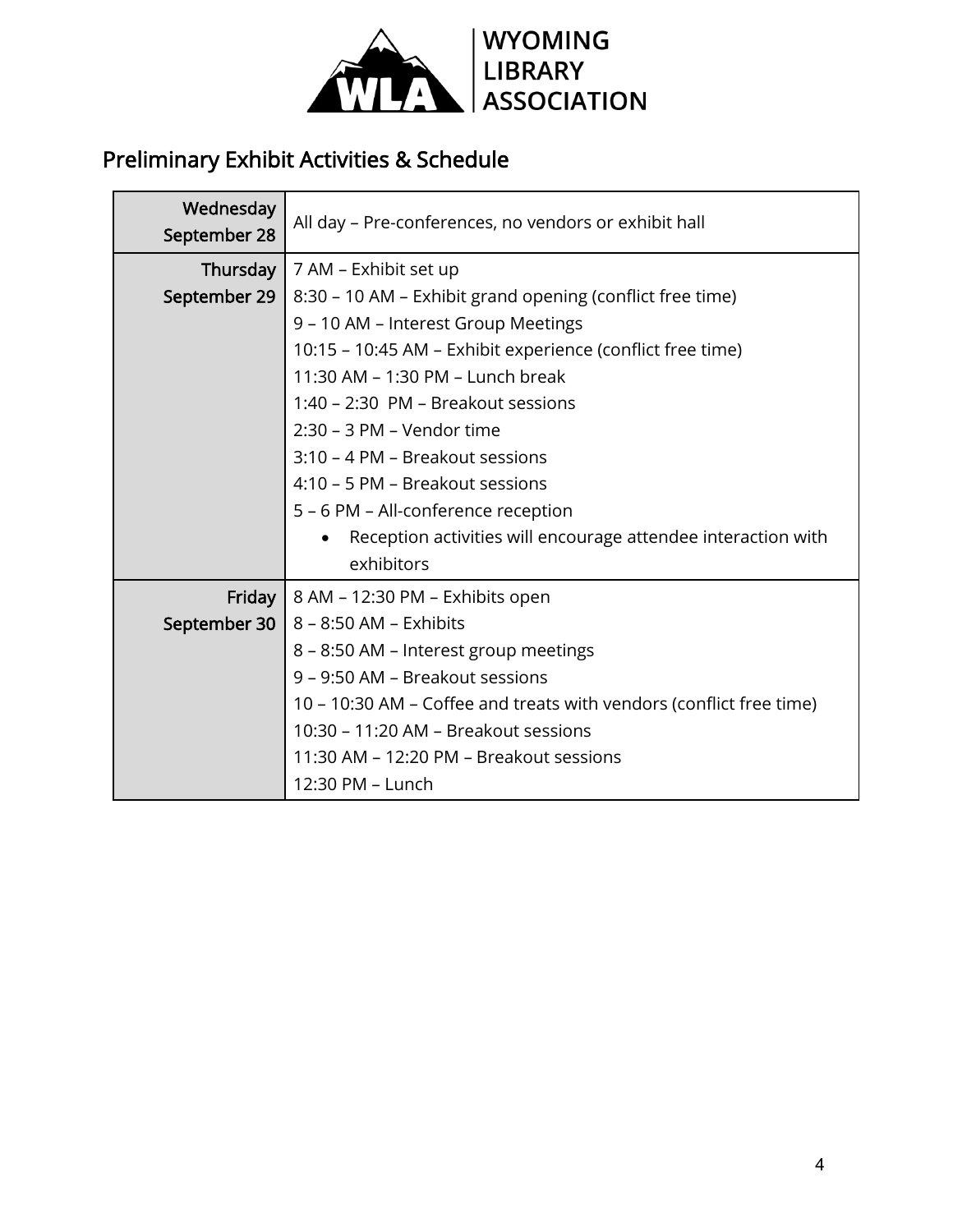

## Sponsorship Opportunities

| \$1000 Diamond<br><b>Speaker Sponsor</b><br>2 available | Name & logo listed on conference materials:<br>Digital signage<br>$\bullet$<br>Conference program<br>$\bullet$<br>Website & social media<br>$\bullet$<br>Conference app<br>Printed materials<br>Choice of one of the following options (1st come, 1st served):<br>Thursday Luncheon Speaker<br>• Friday Luncheon Speaker<br>Introduce your chosen speaker on behalf of your company<br>Verbal and visual acknowledgement of your support in bringing the<br>speaker to the conference (during keynote intro)<br>Pop-up banner with name and logo displayed at luncheon and in<br>exhibit hall during conference* |
|---------------------------------------------------------|------------------------------------------------------------------------------------------------------------------------------------------------------------------------------------------------------------------------------------------------------------------------------------------------------------------------------------------------------------------------------------------------------------------------------------------------------------------------------------------------------------------------------------------------------------------------------------------------------------------|
|                                                         | 1 promotional email sent out via WLA listserv in 2022 or 2023                                                                                                                                                                                                                                                                                                                                                                                                                                                                                                                                                    |
| \$750 Platinum<br><b>Tech Sponsor</b><br>1 Available    | Sponsor our new Tech Center where attendees will come together<br>to network, recharge, and play in our technology "petting zoo."<br>Name & logo listed on conference materials:<br>Digital signage<br>Conference program<br>Website & social media<br>Conference app<br>Printed materials<br>Pop-up banner with name and logo displayed in Tech Center<br>throughout duration of conference*<br>1 promotional email sent out via WLA listserv in 2022 or 2023                                                                                                                                                   |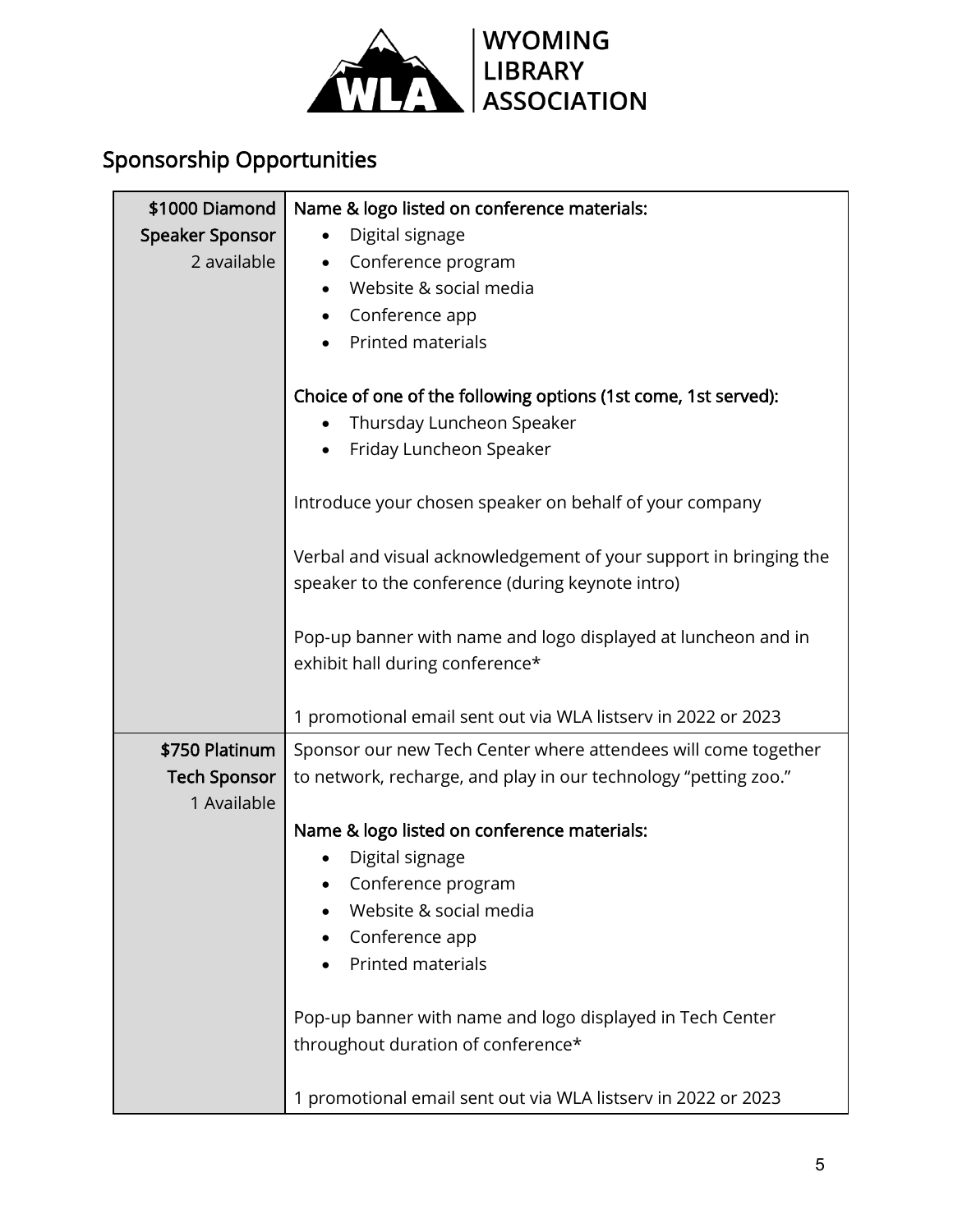

| \$500 Gold<br><b>Reception Sponsor</b><br>2 available | Name & logo listed on conference materials:<br>Digital signage<br>$\bullet$<br>Conference program<br>$\bullet$<br>Website & social media<br>Conference app |
|-------------------------------------------------------|------------------------------------------------------------------------------------------------------------------------------------------------------------|
|                                                       | <b>Printed materials</b><br>Name & logo posted at the reception refreshment table                                                                          |
|                                                       | Pop-up banner with name and logo displayed in exhibit hall during<br>conference and in reception area during reception*                                    |
|                                                       | Verbal recognition given during the reception                                                                                                              |
| \$250 Silver<br><b>Award Sponsor</b>                  | Name & logo listed on conference materials:<br>Digital signage                                                                                             |
| 3 available                                           | Website & social media<br>Conference app                                                                                                                   |
|                                                       | Choice of one of the following options (1st come, 1st served):<br>Outstanding Librarian Award<br><b>Outstanding Library Award</b><br>$\bullet$             |
|                                                       | <b>Outstanding Hero</b><br>Verbal and visual recognition during the award ceremony for your<br>support of chosen award                                     |
|                                                       | Opportunity to be on stage representing your company during<br>award presentation                                                                          |
| \$100 Bronze                                          | Name & logo listed on conference materials:                                                                                                                |
| <b>Snack Sponsor</b>                                  | Digital signage                                                                                                                                            |
| Unlimited                                             | Website & social media<br>Conference app                                                                                                                   |
|                                                       | Name & logo displayed on a sign at the snack table                                                                                                         |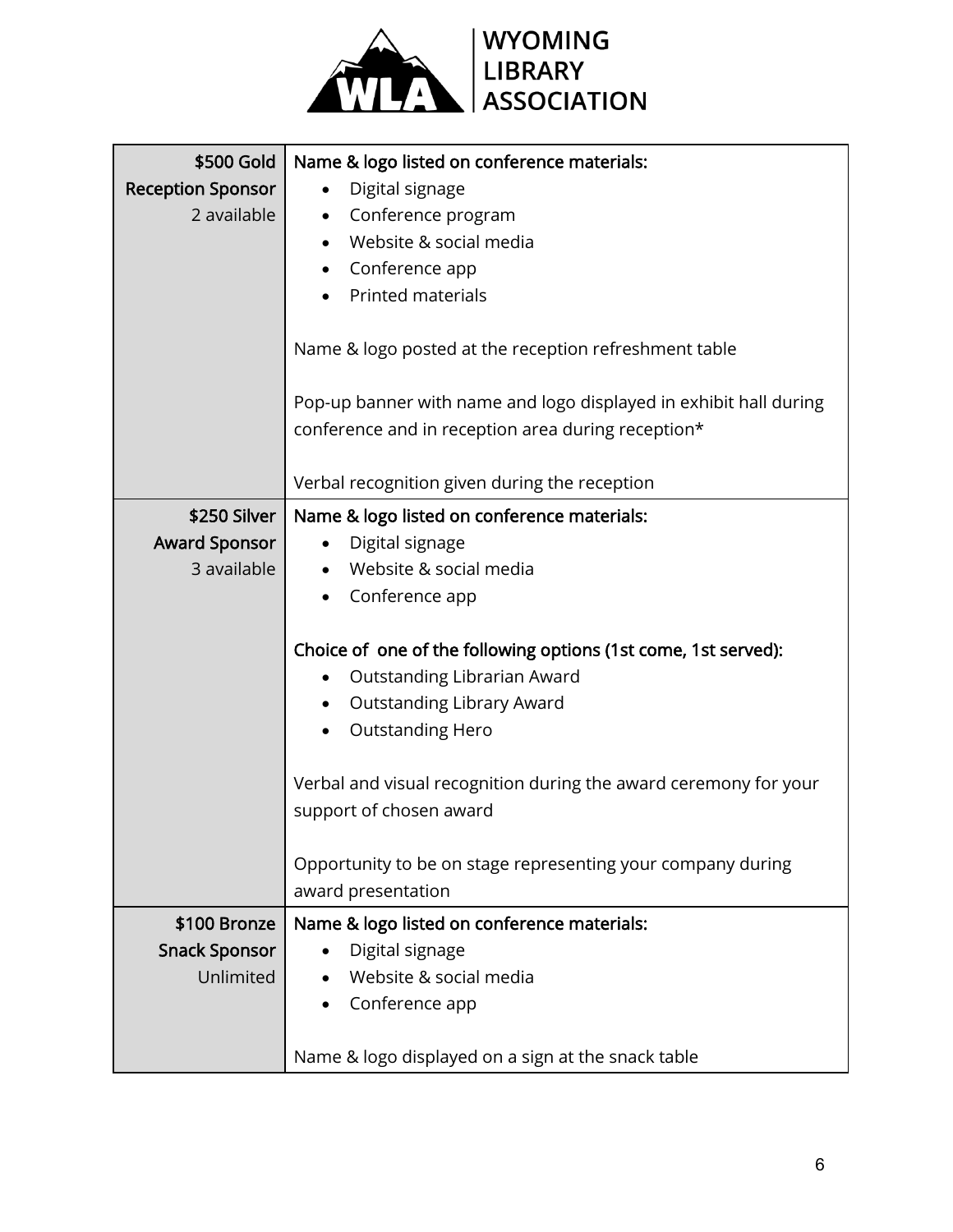

### Special Sponsorship Opportunities

| Passport Sponsor    | Name & logo listed on conference materials:                   |
|---------------------|---------------------------------------------------------------|
| Contribute a prize  | Digital signage                                               |
| valued \$30 or more | Website & social media<br>$\bullet$                           |
| to be given at the  | • Conference app                                              |
| conference          |                                                               |
|                     | Verbal recognition of your donation when the prize is awarded |

\* Must finalize sponsorship by July 31st in order to guarantee pop-up banner.

### Pop-Up Banner Example